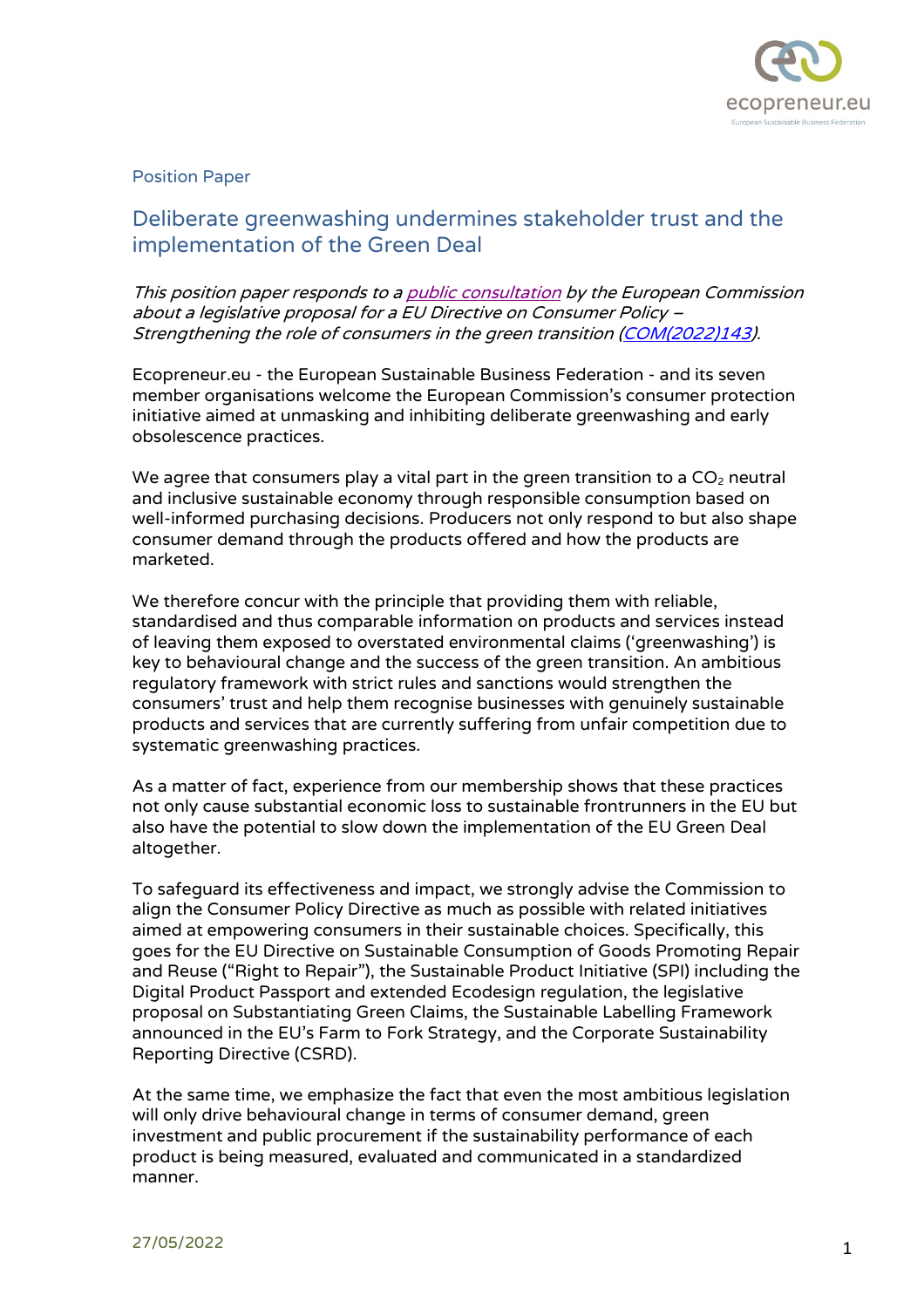

We call on the European Commission to consider the following policy measures to make sure the reviewed Consumer Policy Directive will be effective in reestablishing consumer trust:

- 1. Introduce mandatory minimum requirements for sustainability related logos and labels to gradually oust the sale of unsustainable products
	- Rules and minimum requirements should apply to all end products and services, including those entering the EU market, to help phase out the worst performers and promote those that are sustainable by design in terms of durability, longevity, repairability, reusability, upgradeability and recyclability, without substances of concern but with a high amount of recycled material and a low environmental footprint, also in regard to packaging.
	- Labels and schemes should be science-based and certify aboveaverage performance only.
	- A whitelist of top-performers should be established, including only Type 1 ISO-certified labels like the EU Ecolabel, Nordic Swan and a small number of independently verified labels (e. g. the EU "Organic" label). At the same time, the blacklisting of confusing or misleading green labels or claims like "CO<sub>2</sub> neutral" based on Scope 1 should be considered.
	- EU rules for minimum sustainability requirements should also be at the basis of green public procurement (GPP), one of the most important instruments for scaling up sustainable products, services and business models in the market.
- 2. Introduce a classification system certifying the level of sustainability of a product or service, like the energy label for electronic products:
	- The system should only consider proven indicators such as Type 1 ISOcertified sustainability labels, data from a Life Cycle Assessment (LCA) or Life Cycle Sustainability Assessment (LCSA) and a Digital Product Passport (DPP). Providing data from an LCA or LCSA for products and services should be mandatory for large companies only, for SMEs it should remain voluntary.
	- The system should also consider social and human rights criteria.
	- In addition, system should indicate the company's sustainability level based on the percentage of product sales certified sustainable within their entire product portfolio as outlined above, or by means of the EU Eco-Management and Audit Scheme (EMAS). To help SMEs apply this classification system to their products and services, the EU should provide practical support and financial resources like free vouchers, preferably through regional circularity hubs.

For this reason, Ecopreneur.eu calls on a swift implementation of the Digital Product Passport, building on existing standards and tools such as the Environmental Product Declarations and the Product Circularity Data Sheet (PCDS).